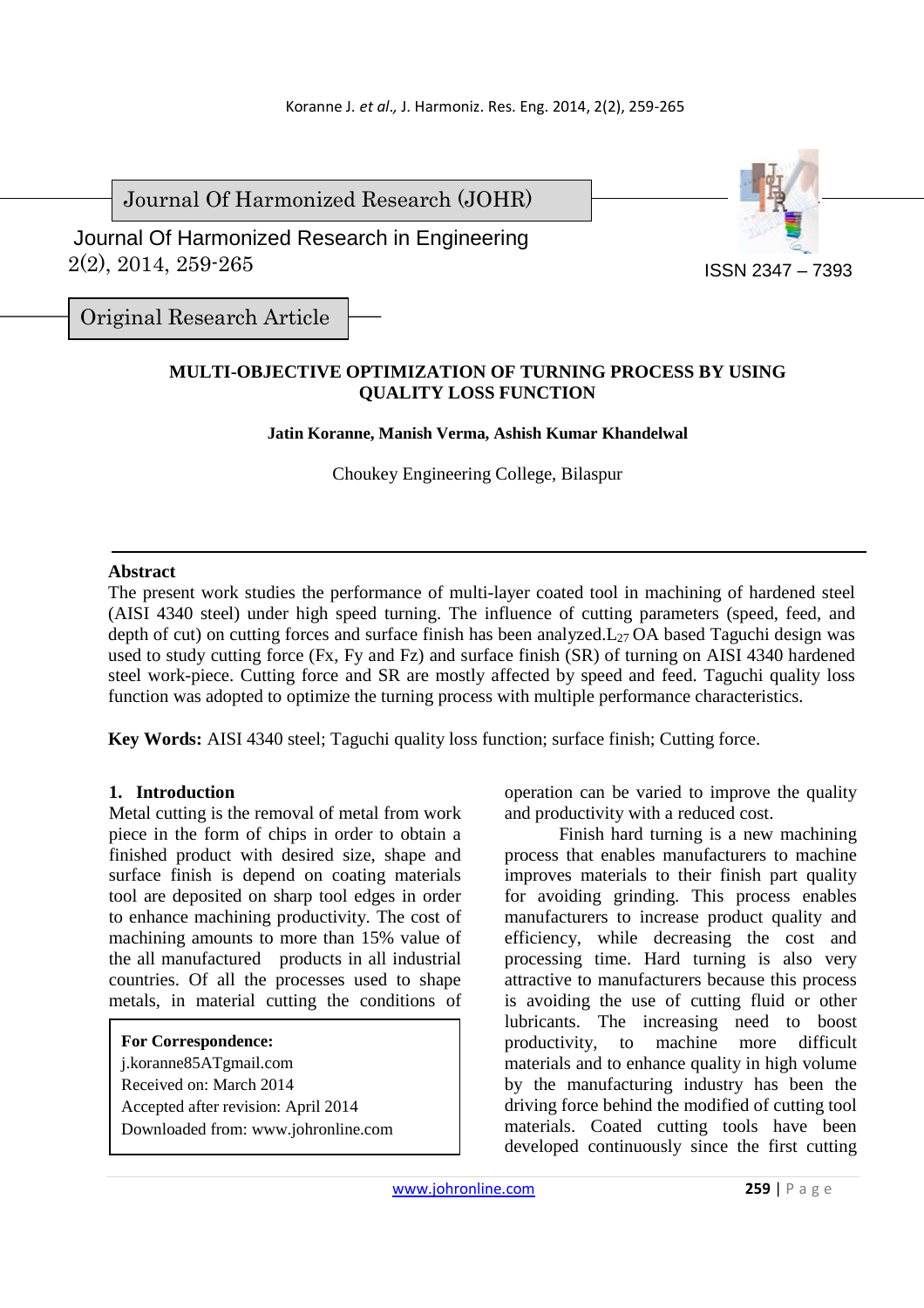tool material suitable for use in metal cutting, carbon steel was developed a century ago.

Due to their significantly higher hardness, carbide-cutting tools are widely used in the manufacturing industries today as compare to high-speed steels. Coated and uncoated carbides are used in the metal working industry and provide the best alternative for most turning operations [2]. Due to their heat resistance, cemented carbides can be used in very hot applications and all types of PVD and CVD processes can be used to deposit coatings [3]. The important properties such as wear, abrasion resistance and adhesion strength of a coating can't perform well unless complimented by a hard and tough substrate. Thus, a hard coating deposited on a soft substrate leads to poor properties [4]. Physically and chemically vapor deposited coatings offer today a powerful alternative to improve further the cutting performance of the cutting materials.

Tugrul O zel et al [7] presented the effects of cutting edge preparation geometry, work-piece surface hardness and cutting conditions on the surface roughness and cutting forces in the finish hard turning of AISI H13 steel. The cutting forces are influenced not only by cutting conditions but also the cutting edge geometry and work-piece surface hardness which is found in his research. J. Rech [12] found out that coatings exhibit to the best tribological improvements compared to uncoated tools.

## **Motivation of the research work**

From the available literature, it can be observe that some work has been reported on influence of turning parameters on surface roughness and cutting forces measurement of the machined surface, no attempt has so far been made to systematically to optimize the input variables with a view to obtain favorable responses. Moreover, cutting forces cannot be characterized as a single response since it typically includes cutting force on turning process.

The influence of cutting parameters (speed, feed, and depth of cut) on cutting forces and surface finish has been analyzed. Under the different cutting conditions.

- L<sub>27</sub> OA based Taguchi design was used to study cutting force (Fx, Fy and Fz) and surface finish (SR) of turning on AISI 4340 hardened steel work-piece.
- Taguchi quality loss function was adopted to optimize the turning process with multiple performance characteristics. The optimal machining parameter was found by using quality loss function for maximum cutting force and minimum surface roughness.

# **2. Methodology**

The cutting tool is one of the important elements in realizing the full potential out of any metal cutting operation. Metal cutting process forms the ideal for the engineering industry and is involved either directly or indirectly in the manufacture of every product of our present human need. Over the years the demands of economic competition have identify a lot of research in the field of metal cutting leading to the evolution of new tool materials for an impressive increase in productivity.

The Taguchi quality loss function is to calculate the deviance between the experimental value and desired value [Gaitonde et al. (7)]. The calculation of Taguchi quality loss function is following steps,

- All experimental value converted to loss function  $(L_{ii})$ .
- Normalized loss function  $(N_{ii})$ .
- Calculated the total loss function  $(TL_{ii})$ .
- Finally calculated the Taguchi quality loss function  $(\eta_i)$ .

In the first steps for all experimental observed value of cutting forces and surface roughness are converted into loss function  $(L_{ii})$  that is shown in Table 5.2. MRR is Higher-The-Better (HTB) quality characteristics and OC is the Lower-The-Better (LTB) quality characteristics. The loss function of HTB and LTB quality characteristics are show in equation 1 and 2 respectively.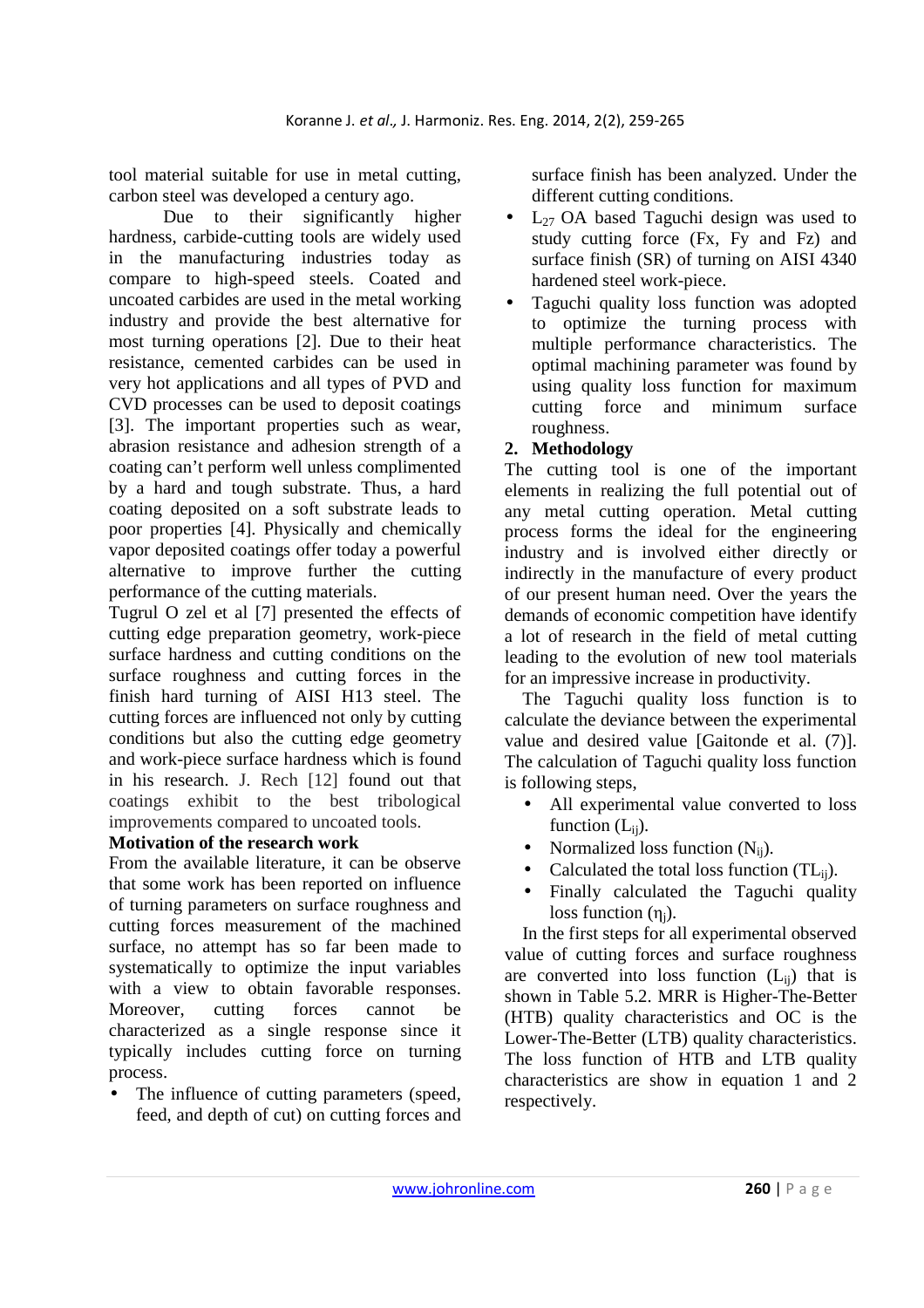LTB response variable

$$
L_{ij} = y_{ij}^2 \tag{1}
$$

HTB response variable

$$
L_{ij}=\frac{1}{y_{ij}^2} \quad (2)
$$

Where,  $L_{ii}$  and  $y_{ii}$  is the loss function and experimental value, respectively, for  $i<sup>th</sup>$ experiment using  $i_{th}$  response. The second step for normalized the loss function of cutting force and surface roughness, with the help of equation 3. That values of presented in Table 5.2.

$$
N_{ij} = \frac{L_{ij}}{\overline{L}_i} \tag{3}
$$

Where,  $L_i = \frac{1}{n} \sum_i L_{ij}$  is the average loss function of i<sup>th</sup> experimental value and n is the trial number. Then calculate the total loss function by using equation 4.  $=\frac{1}{n}\sum_{j=1}^{n}$  $L_i = -\sum_{j=1}^{i} L_{ij}$ 1

$$
TL_j = \sum_{i=1}^{p} W_i N_{ij}
$$
 (4)

Where, the  $W_i$  is the weighted function and the  $\sum W_i = 1$ . p is the performance characteristics. Then the final steps to calculate the Taguchi loss function with the help of equation 5.

$$
\eta_j = -10\log(T L_j) \tag{5}
$$

Where, the  $\eta_i$  is the Taguchi loss function and the Taguchi loss function. Forces were measured and recorded for the different cutting conditions both for coated and uncoated tools. The three force components are, the main cutting force (Fz), thrust force (Fx) and radial force (Fy).The measuring signal output was recorded by the N.I. (National Instrument) LAB VIEW data acquisition system (NI 9234) with RS-232C interface between amplifier and the PC allowing all settings and queries to be made in the instrument. Since the analogue signals received from the dynamometer were low, the amplifiers were needed. Three amplifiers were used to amplify analogue signals received from three channels; and supply voltage, input/output signals and deviation values for the desired measurement range were adjusted. Turning experiment was carried in a capstan lathe. The following cutting conditions were employed for measuring surface roughness: cutting speeds (v) of 80,105,130 and 160 m/min, feed rates (f) of 0.06,0.08,0.12 and 0.18 mm/rev and depths of cut (d) of 0.2,0.3,0.4 and 0.5mm.The surface roughness was measured by Surtronic surface roughness tester as shown in Figure 1



Figure 1. Surface roughness tester **Experimental procedure** 

AISI 4340 steel. Since the present trend in the manufacturing industry applied to evaluate the performance of goated tools in typical It is an important engineering material employed in manufacturing of components in auto and aerospace industries. The present work deals with the turning of hard material such as manufacturing processes.

The machining of AISI 4340 steel was carried out with uncoated and TiN coated tools and in the second phase, machining of same workpiece with the TiN coated carbide tool was carried out and the surface roughness and tool wear were measured. In this case, continuous dry turning tests were performed. Solid bars of AISI 4340 steel with 37mm diameter, 160mm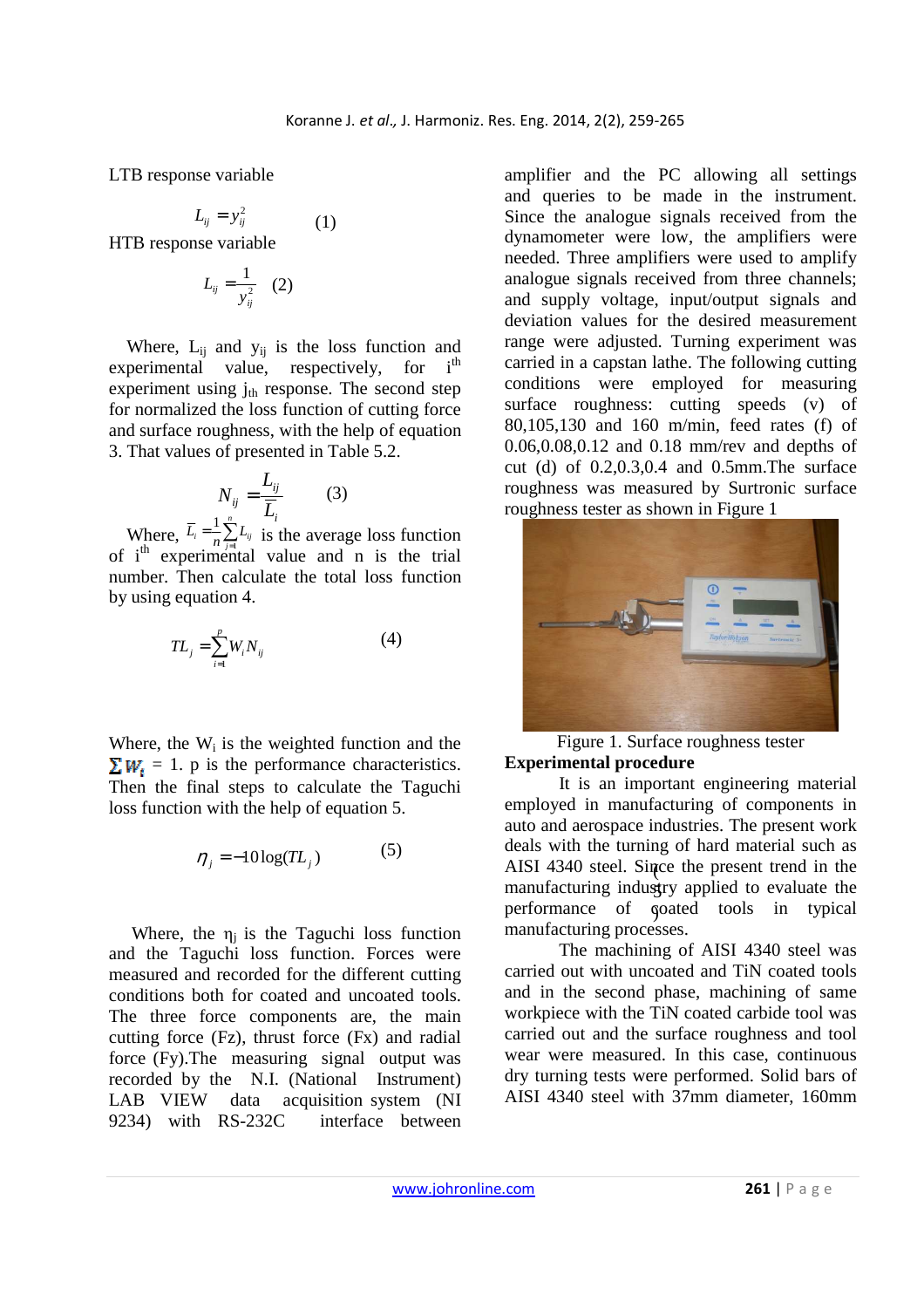long and of 45 HRC were used as workpiece that are shown in Figure 2.



*Figure 2. AISI 4340 steel bar* 

Commercially available uncoated and TiN coated carbide inserts were employed with geometry of DCMT 11T304-THM and DCMT 11T304-TN 2000 respectively. Cutting tests were carried out on a coated tool insert with

capstan lathe machine under dry conditions this is shown in Figure 3.



*Figure 3 Coated tool insert* 

#### **Table 1 Experimental results**

| ruore i Experimental results |     |              |            |           |        |        |         |
|------------------------------|-----|--------------|------------|-----------|--------|--------|---------|
| S. N.                        | S   | $\mathbf{F}$ | <b>DOC</b> | <b>SR</b> | Fx     | Fy     | Fz      |
| $\mathbf{1}$                 | 80  | 0.06         | 0.2        | 1.93      | 34.80  | 50.20  | 78.68   |
| $\overline{2}$               | 80  | 0.06         | 0.3        | 2.02      | 91.80  | 116.20 | 119.78  |
| $\overline{3}$               | 80  | 0.06         | 0.4        | 2.07      | 171.55 | 144.91 | 185.105 |
| 4                            | 80  | 0.08         | 0.2        | 2.49      | 89.99  | 195.33 | 152.13  |
| 5                            | 80  | 0.08         | 0.3        | 2.59      | 95.60  | 253.09 | 217.81  |
| 6                            | 80  | 0.08         | 0.4        | 2.63      | 50.92  | 60.32  | 252.75  |
| 7                            | 80  | 0.12         | 0.2        | 3.25      | 76.56  | 132.93 | 162.60  |
| 8                            | 80  | 0.12         | 0.3        | 3.34      | 115.63 | 104.82 | 210.00  |
| 9                            | 80  | 0.12         | 0.4        | 2.65      | 65.32  | 59.66  | 182.56  |
| 10                           | 105 | 0.06         | 0.2        | 1.65      | 30.89  | 47.66  | 64.43   |
| 11                           | 105 | 0.06         | 0.3        | 1.88      | 41.64  | 105.12 | 89.38   |
| 12                           | 105 | 0.06         | 0.4        | 1.93      | 50.67  | 66.96  | 103.56  |
| 13                           | 105 | 0.08         | 0.2        | 2.16      | 54.09  | 94.80  | 106.01  |
| 14                           | 105 | 0.08         | 0.3        | 2.3       | 125.40 | 74.63  | 159.20  |
| 15                           | 105 | 0.08         | 0.4        | 2.4       | 105.23 | 72.84  | 187.29  |
| 16                           | 105 | 0.12         | 0.2        | 2.63      | 37.24  | 95.76  | 122.02  |
| 17                           | 105 | 0.12         | 0.3        | 2.77      | 102.69 | 165.99 | 207.48  |
| 18                           | 105 | 0.12         | 0.4        | 2.91      | 83.88  | 59.07  | 211.72  |
| 19                           | 130 | 0.06         | 0.2        | 1.42      | 41.64  | 132.05 | 85.53   |
| 20                           | 130 | 0.06         | 0.3        | 1.55      | 105.86 | 71.13  | 158.54  |
| 21                           | 130 | 0.06         | 0.4        | 1.59      | 108.79 | 133.85 | 139.31  |
| 22                           | 130 | 0.08         | 0.2        | 2.02      | 58.00  | 44.74  | 120.92  |
| 23                           | 130 | 0.08         | 0.3        | 2.16      | 39.68  | 42.41  | 123.37  |
| 24                           | 130 | 0.08         | 0.4        | 2.21      | 58.24  | 52.105 | 138.83  |
| 25                           | 130 | 0.12         | 0.2        | 2.54      | 47.01  | 44.14  | 153.52  |
| 26                           | 130 | 0.12         | 0.3        | 2.63      | 50.18  | 58.18  | 150.37  |
| 27                           | 130 | 0.12         | 0.4        | 2.73      | 74.12  | 56.20  | 198.03  |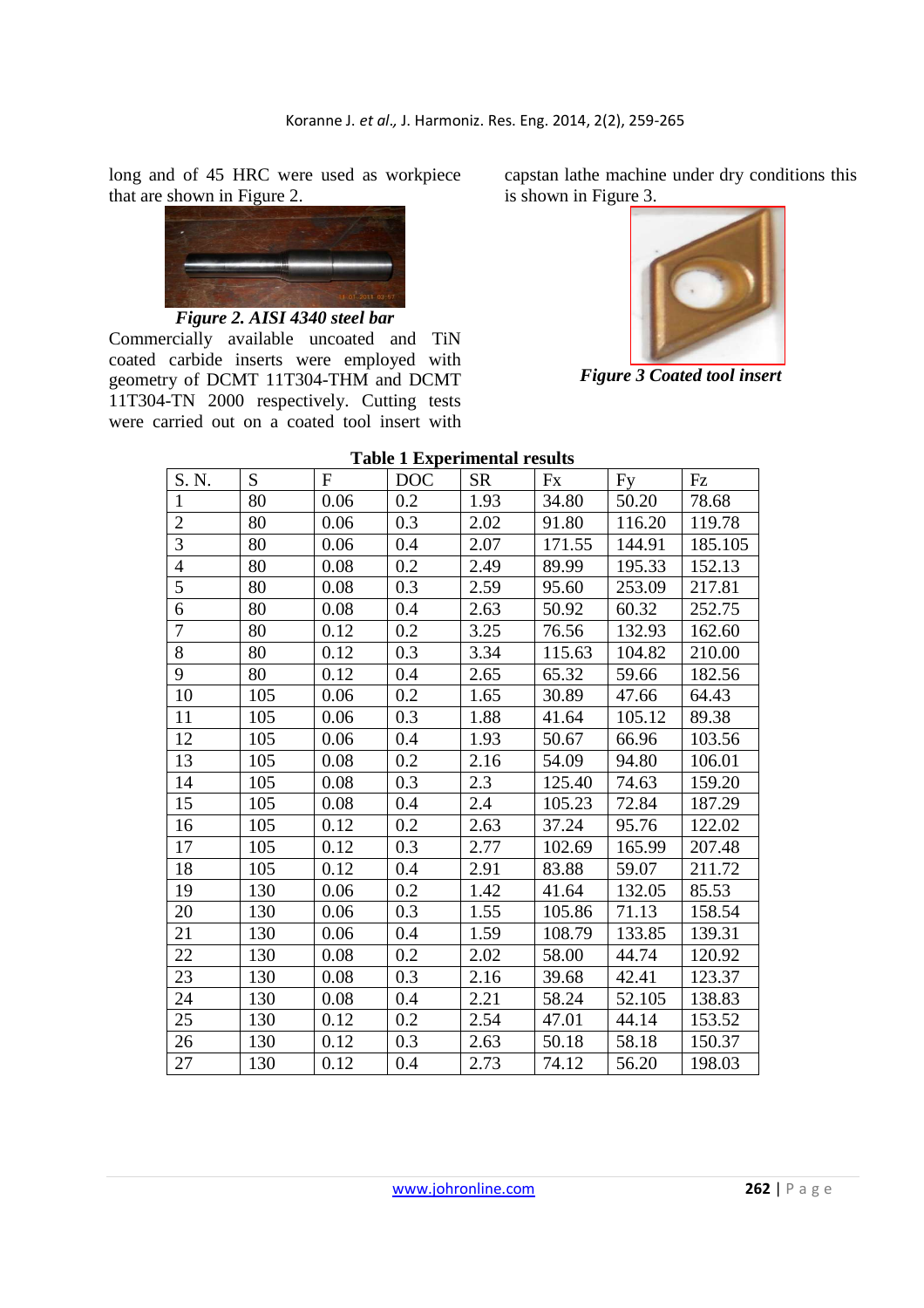### **3. Result and Discussions**

Results of cutting tests are presented in terms of Experimental results which shown inTable 1. The variation of different forces with different cutting speed, feed and depth of cut for the TiN coated tool. The results present the variation of cutting forces under feed rates of 0.06, 0.08 and 0.12 mm/rev and various cutting speeds such as 80,105 and 130 m/min with different depth of cut(0.2, 0.3 and 0.4 mm). Table 5.1 representation of the experimental observed data of cutting forces and surface roughness. The forces decrease with the increase in cutting speed and their values are in the range 85-60 N for Fx (thrust component of force), range 120- 20 N for Fy (radial component of force) and range 170- 135 N for Fz (cutting component of force).This indicates the favourable effect of coatings on cutting forces. At higher feed rate the cutting force values are maximum then decreases cutting forces with increasing of feed rate. The shape of the cutting force curves depends on the cutting tool. Depth of cut is not

giving the significant effect of the cutting force (axial component of the force).

It has been seen that, as cutting speed is increased, the three components of the machining forces (Fx, Fy, Fz) are reduced. This reduction in the forces may be attributed to the variation of friction due to the temperature increase in the secondary- shear zone area, which resulted in a reduction in the restricted force. For all the tested tools, the cutting forces for the coated tools present a lower value. In fact, it is usually expected that the main cutting force Fz should be the highest and the radial force Fy and thrust (axial) force (Fx) should be the lowest in magnitude. The cutting force usually decreases with increasing cutting speed because of the high temperatures generation at the cutting zone.The value of ηjis the higher the better quality characteristics so higher value of  $\eta_i$  represented the best settings machining parameters with higher cutting speed and good surface Finish as shown in table 2.

| $N_{ii}$ SR | $N_{ii}$ $Fx$ | $N_{ii}$ Fy | $N_{ii}$ $Fz$ | $T_{ii}$ | $\eta$ , | <b>Ranking</b> |
|-------------|---------------|-------------|---------------|----------|----------|----------------|
| 0.0247      | 0.0962        | 0.0687      | 0.0958        | 0.0713   | 11.4665  | 26             |
| 0.0271      | 0.0138        | 0.0128      | 0.0413        | 0.0238   | 16.2401  | 7              |
| 0.0284      | 0.0040        | 0.0082      | 0.0172        | 0.0144   | 18.4030  | 1              |
| 0.0411      | 0.0144        | 0.0045      | 0.0256        | 0.0214   | 16.6928  | 6              |
| 0.0445      | 0.0127        | 0.0027      | 0.0125        | 0.0181   | 17.4215  | 3              |
| 0.0459      | 0.0449        | 0.0476      | 0.0093        | 0.0369   | 14.3287  | 16             |
| 0.0700      | 0.0199        | 0.0098      | 0.0224        | 0.0305   | 15.1520  | 11             |
| 0.0740      | 0.0087        | 0.0158      | 0.0135        | 0.0280   | 15.5328  | 10             |
| 0.0466      | 0.0273        | 0.0486      | 0.0178        | 0.0351   | 14.5505  | 13             |
| 0.0181      | 0.1220        | 0.0762      | 0.1429        | 0.0898   | 10.4672  | 27             |
| 0.0234      | 0.0672        | 0.0157      | 0.0743        | 0.0451   | 13.4553  | 21             |
| 0.0247      | 0.0454        | 0.0386      | 0.0553        | 0.0410   | 13.8728  | 18             |
| 0.0309      | 0.0398        | 0.0193      | 0.0528        | 0.0357   | 14.4737  | 15             |
| 0.0351      | 0.0074        | 0.0311      | 0.0234        | 0.0242   | 16.1545  | 8              |
| 0.0382      | 0.0143        | 0.0326      | 0.0169        | 0.0255   | 15.9333  | 9              |
| 0.0459      | 0.0840        | 0.0189      | 0.0398        | 0.0471   | 13.2662  | 22             |
| 0.0509      | 0.0110        | 0.0063      | 0.0138        | 0.0205   | 16.8833  | 4              |

**Table 2 Taguchi quality loss function steps data.**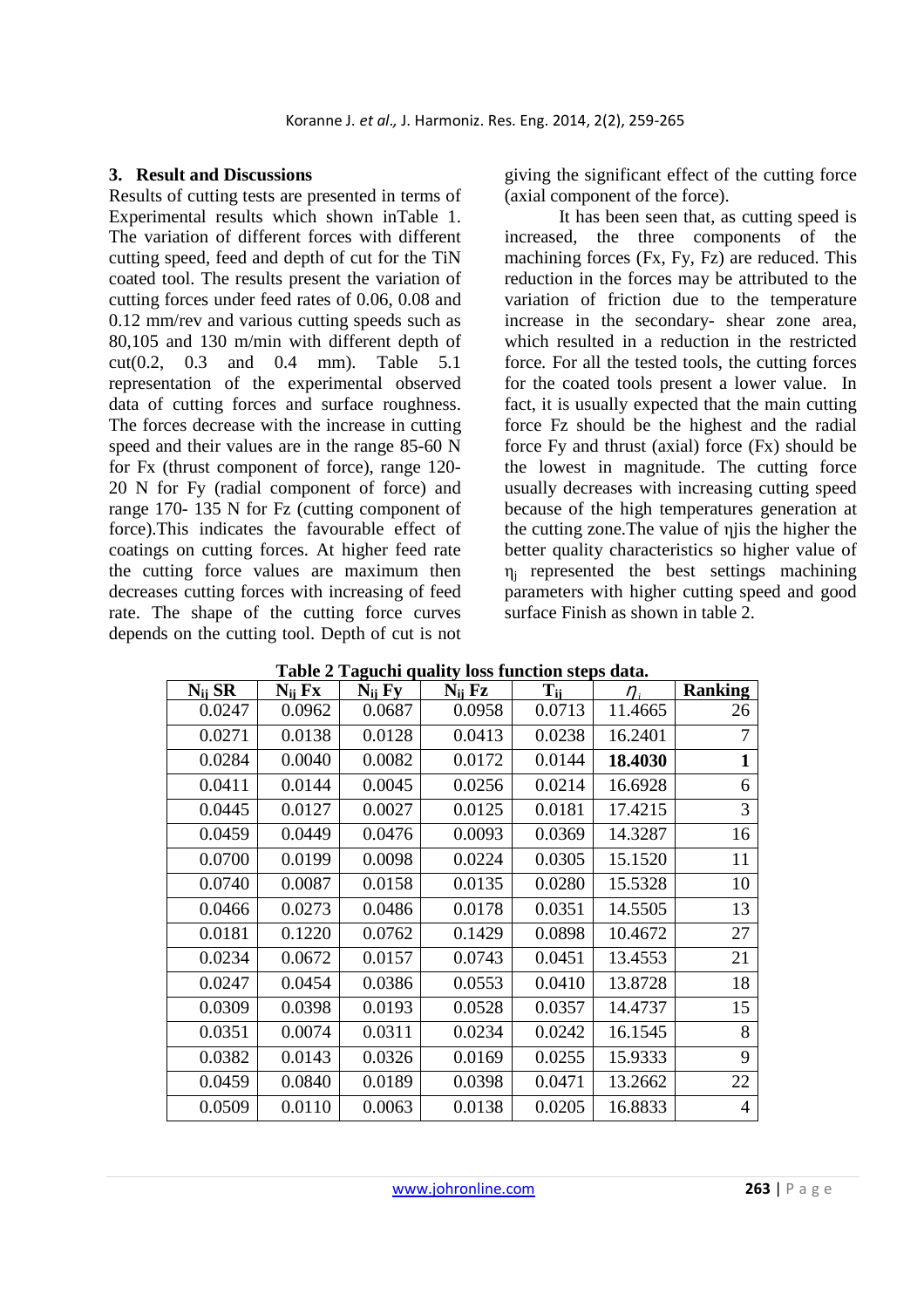| 0.0562 | 0.0166 | 0.0496 | 0.0132 | 0.0339 | 14.6999 | 12             |
|--------|--------|--------|--------|--------|---------|----------------|
| 0.0134 | 0.0672 | 0.0099 | 0.0811 | 0.0429 | 13.6766 | 20             |
| 0.0159 | 0.0104 | 0.0342 | 0.0236 | 0.0210 | 16.7710 | 5              |
| 0.0168 | 0.0098 | 0.0097 | 0.0306 | 0.0167 | 17.7708 | $\overline{2}$ |
| 0.0271 | 0.0346 | 0.0865 | 0.0406 | 0.0472 | 13.2626 | 23             |
| 0.0309 | 0.0740 | 0.0962 | 0.0390 | 0.0600 | 12.2166 | 25             |
| 0.0324 | 0.0343 | 0.0618 | 0.0308 | 0.0398 | 13.9972 | 17             |
| 0.0428 | 0.0527 | 0.0888 | 0.0252 | 0.0524 | 12.8092 | 24             |
| 0.0459 | 0.0462 | 0.0511 | 0.0262 | 0.0424 | 13.7294 | 19             |
| 0.0494 | 0.0212 | 0.0548 | 0.0151 | 0.0351 | 14.5425 | 14             |

Koranne J. *et al*.*,* J. Harmoniz. Res. Eng. 2014, 2(2), 259-265

The Figure 4 is shown the main effect plot for Taguchi loss function, according to this graph for optimal setting cutting speed 80 m/min, feed 0.06 rev/min. and dept. of cut 0.4 mm for maximum cutting force and minimum surface finish.



*Figure 4 Main effect plots for Taguchi quality loss function* 

# **4. Conclusions**

The mechanisms involved in the wear of cutting tools, especially in hard machining include different interacting effects linked together in a complex manner, the three components of forces, i.e., the main cutting force (*Fz*), feed force (*Fx*) and radial force (*Fy*) generated by TiN coated carbide tools for all cutting speeds indicating that turning with former tools is more economical than the latter in terms of energy and power requirements. Taguchi quality loss function was adopted to optimize the Turning process with multiple performance characteristics i.e cutting force and surface roughness. The optimal turning parameter setting were found to be setting cutting speed 80 m/min, feed 0.06 rev/min. and dept. of cut 0.4 mm for maximum cutting force and minimum surface roughness.

# **5. References**

- [1]. Soderberg, S., Sjostrand, M., Ljungberg, B., Advances in coating technology for metal cutting tools, Metal Powder Report 56 (2001) 24-30.
- [2]. Haron, C. H., Ginting, A., Goh, J. H., Wear of coated and uncoated carbides in turning tool steel, Journal of materials processing technology 116 (2001) 49-54.
- [3]. Armarego, E. J. A., Verezub, S., Samaranayake, P., The effect of coatings on